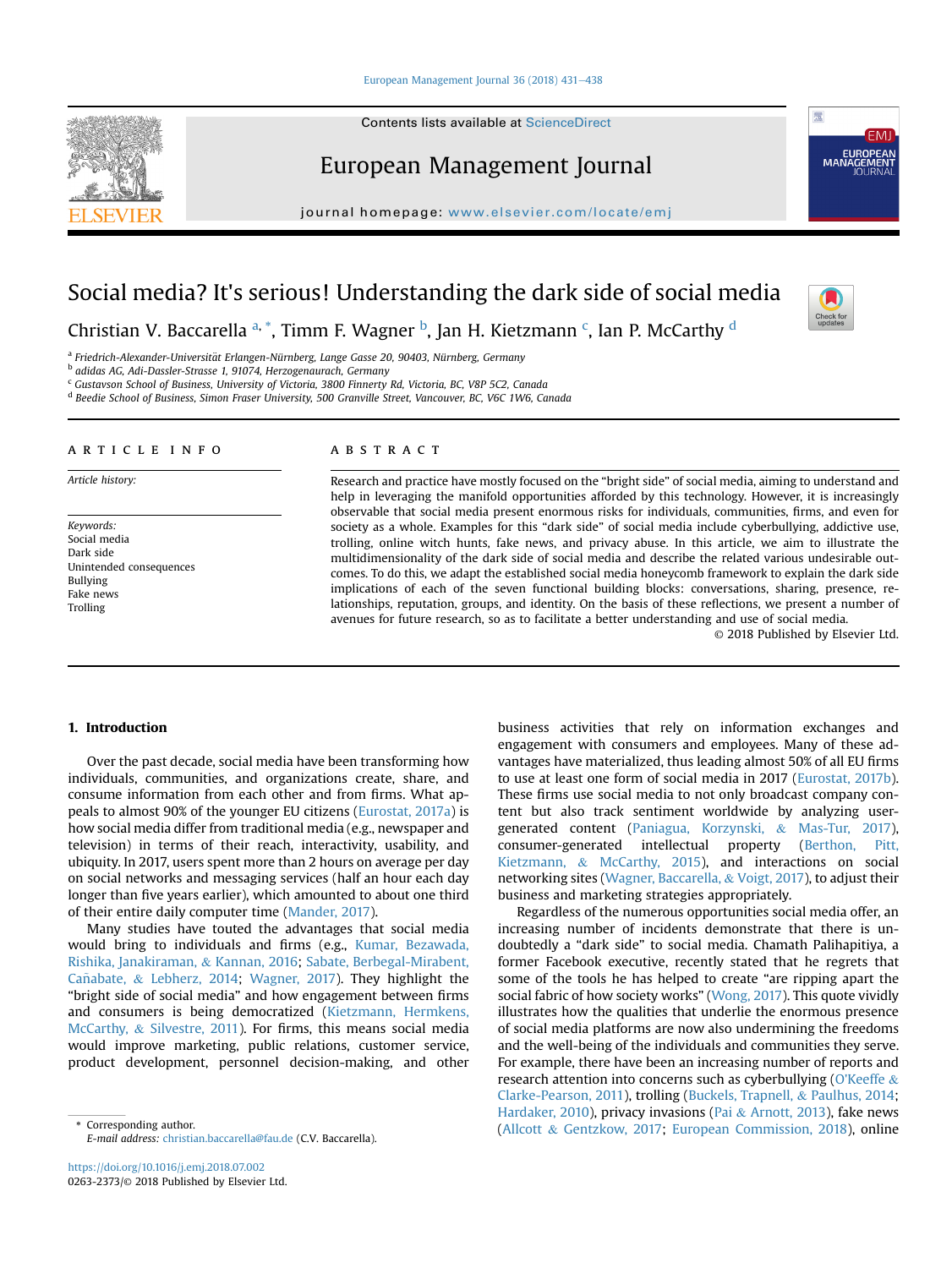firestorms ([Pfeffer, Zorbach,](#page-7-0) & [Carley, 2014](#page-7-0)), and addictive use ([Blackwell, Leaman, Tramposch, Osborne,](#page-6-0) & [Liss, 2017](#page-6-0)). Furthermore, a 2017 survey found that Britons aged  $14-24$  believe that social media, such as Facebook, Instagram, Snapchat, and Twitter, exacerbated self-consciousness and "fear of missing out" ([Przybylski, Murayama, Dehaan,](#page-7-0) & [Gladwell, 2013\)](#page-7-0), which can result in increased levels of anxiety, sleep loss, and depression (e.g., [Levenson, Shensa, Sidani, Colditz,](#page-7-0) & [Primack, 2016\)](#page-7-0). In the workplace, a recent study found that the benefits of social media also come with negative consequences through work-life conflicts and interruptions that increase exhaustion ([van Zoonen, Verhoeven,](#page-7-0) & [Vliegenthart, 2017](#page-7-0)).

Even with social media executives admitting that their platforms have deleterious impacts, users tend not to question the short- and long-term implications and potential risks of their choices. Many company employees and customers now belong to a generation of digital natives who have grown up with social media, rather than first learning to use these technologies as adults ([Bennett, Maton,](#page-6-0) & [Kervin, 2008](#page-6-0)). Most adult users, too, have become so accustomed to social media that the types of conversations, self-expression, community building, and other forms of online engagement are now parts of the only reality they know. It is therefore of utmost importance to take a step back to reflect on how we have arrived at the present and what our most recent social media "advances" might mean for us in the future.

In this article, we draw attention to the duality of social media: for the many bright sides of social media, there are also dark sides that are worthy of being investigated so that we become more conscious of their potential risks and make better-informed decisions. We begin by clarifying what we mean by the dark side of social media, and why it is a concern for society. We then introduce a framework for understanding the dark side of the core functionalities of different social media platforms. By using the ideas and issues that this framework highlights, we then outline a number of important research opportunities that could help in facilitating a healthier use of the "media" by better understanding their related negative impact on the "social" fabric of society.

#### 2. The darkness of social media

With the expression "dark side," we highlight that social media like many phenomena, including fast food [\(Schlosser, 2002\)](#page-7-0), entrepreneurship ([Beaver](#page-6-0) & [Jennings, 2005](#page-6-0)), capital markets ([Scharfstein](#page-7-0) & [Stein, 2000](#page-7-0)), crowdsourcing ([Kietzmann, 2017](#page-7-0); [Wilson, Robson,](#page-7-0) & [Botha, 2017\)](#page-7-0), and the sharing economy ([Malhotra](#page-7-0) & [van Alstyne, 2014\)](#page-7-0), can have negative or detrimental consequences on society that are worthy of research attention. However, it is important to recognize that social media are not good or bad, helpful or unhelpful, black or white, and bright or dark. The consequences of many technological innovations, intentional and unintentional, are usually not dichotomous, but simultaneously have both bright and dark sides. When Alfred Nobel invented dynamite in 1866, he called it "Nobel's Blasting Powder." It significantly improved mining, quarrying, and construction, but of course, it also "improved" warfare when armies realized the weaponized potential of dynamite explosions. In a similar duality, we use social media to connect to our far-away friends, and at the same time, we disconnect from those who sit across the table from us. Importantly, these new types of engagement have long-term implications. The "shallowing hypothesis," for instance, suggests that certain types of social media activity (e.g., sharing and conversing) lead to a decline in ordinary daily reflective thinking and instead promote quick and superficial thoughts that can result in cognitive and moral triviality.

With social media, the degree of brightness or darkness is often

a subjective matter. When Rachel Burns in the UK posted a photo on Facebook of her singalong activity with residents at the care home at which she worked, she joined the many others who have been fired for a sharing faux-pas [\(Karl, Peluchette,](#page-7-0) & [Schlaegel, 2010](#page-7-0); [Schmidt](#page-7-0) & [O'Connor, 2015\)](#page-7-0). While she, the people in the photo, and likely much of the UK public thought the posting was well intentioned and harmless, her employers saw it as a breach of privacy rules. In the end, the Facebook posting cost Burns her job, after 21 years of service. In contrast, few would argue with the intense darkness of the case of Britain's Richard Huckle, who created an online leader board and awarded himself and others "pedopoints" for sharing original and new recordings of sexual crimes against minors on social media ([Wolak, Liberatore,](#page-7-0) & [Levine, 2014\)](#page-7-0). The degree to which perpetrators are aware of the nature of their actions varies, too. Cyberbullying may be a way to intentionally harm individuals, while oversharing photos of positive experiences unintentionally causes anxiety among those who live lives less glamorous. Moreover, some actions require technological savvy (e.g., gamification of criminal behavior and hacking), whereas others rely on the use of blunt tools (e.g., posting videos online).

As the attraction, use, and impacts of the bright side of social media can be studied and understood using a multidimensional honeycomb framework based on seven social media building blocks ([Kietzmann et al., 2011](#page-7-0)), the impacts of these dimensions on society can also be dark, separated by various shades of gray. Thus, to understand how social media can also lead to undesirable outcomes for individuals and communities, we now employ this framework in the next section of this paper.

#### 3. The dark side of the seven building blocks of social media

To understand how individuals, communities, and organizations can use different social media platforms to connect, monitor, and engage with each other, [Kietzmann et al. \(2011\)](#page-7-0) developed a honeycomb framework. This framework unpacks social media functionalities into seven building blocks (see Fig. 1) to describe different features of the social media user experience and the extent to which different social media are driven by each functionality. These functionalities refer to the extent to which users can (i) converse with each other, (ii) share content, (iii) let others



Fig. 1. Social media functionality [\(Kietzmann et al., 2011\)](#page-7-0).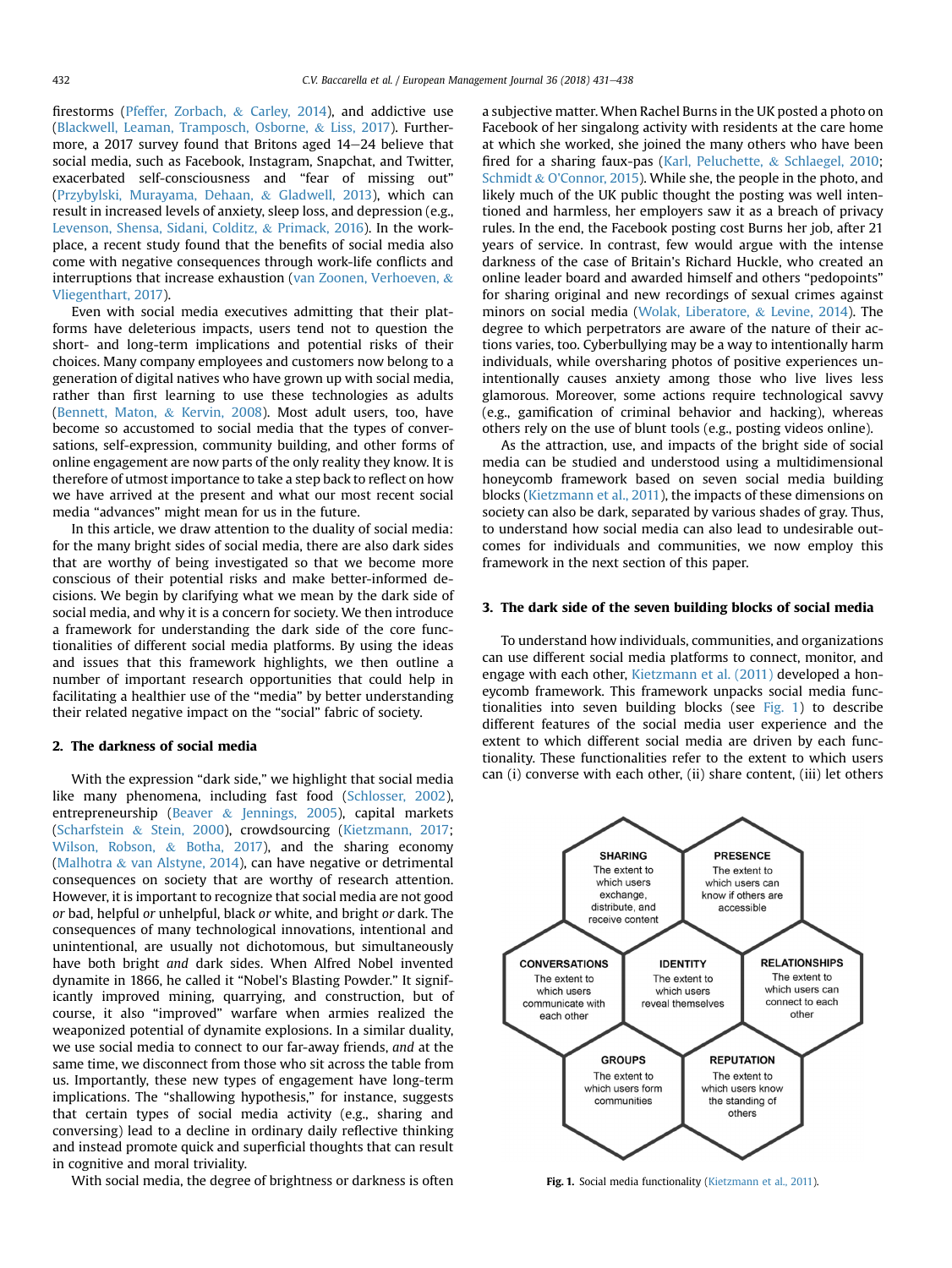know about their presence, (iv) form relationships,  $(v)$  know the reputation of others, (vi) form groups, and (vii) ultimately reveal their identity [\(Kietzmann et al., 2011](#page-7-0)). A large number of studies show how different social media platforms use these functions of the honeycomb framework to different degrees to achieve specific business functions or the aims of an overall business model for the organization (e.g., [Moorhead et al., 2013;](#page-7-0) [Smith, Fischer,](#page-7-0) & [Yongjian,](#page-7-0) [2012;](#page-7-0) [Zhou](#page-7-0) & [Wang, 2014](#page-7-0)).

Given the honeycomb framework's usefulness in understanding the functional building blocks of social media, we suggest that each functional block of the framework can also be used to help to understand and examine different aspects of the dark side of social media. Focusing on the negative consequences that consumers and communities face from social media, we now explain the dark side implications of each functional block (see Fig. 2). The explanations are not exhaustive but based on prototypical behaviors and examples.

#### 3.1. Conversations

This building block refers to the extent to which users communicate with others using a social media platform. Twitter, Facebook, Instagram, LinkedIn, and many other platforms provide the ability to converse with functions such as "Like," "Reply," "Comment," and "Direct Message." For more detailed conversations, blogs provide a forum for users to post and discuss diary-style commentaries, which readers can then comment on or even add to. Further, Reddit, which at the time of writing this article was ranked the 6th most visited website in the world [\(Alexa Internet, 2018](#page-6-0)), is essentially a bulletin board system for over 200 million unique users who each month discuss and vote on content covering a vast array of topics, such as news, entertainment, sport, health, music, and literature.

The dark side of the conversation functionality is that excessive, aggressive, and inaccurate engagement can occur. For example, despite having clear rules and significant moderating resources intended to prohibit harassment, Reddit users can be exposed to threats and bullying. In 2010, a Reddit user who had genuinely donated a kidney made a posting seeking donations to a related charity. Some Reddit users thought this was a scam and contacted



the user at his home with death threats. Further, in 2013, Reddit admitted that its platform had helped to fuel "online witch hunts" when groups of users had wrongly named several people as suspects in the Boston bombing (BBC [News, 2013;](#page-7-0) [Suran](#page-7-0) & [Kilgo, 2017\)](#page-7-0). Furthermore, with the advent of artificial intelligence-powered chatbots and social bots that mimic human behavior and conversations, social media platforms often surreptitiously use these bots to pollute conversations in online spaces with spams and misleading advertisements ([Ferrara, Varol, Davis, Menczer,](#page-6-0) & [Flammini, 2016](#page-6-0)). The contributing editor of Scientific American Mind and former editor in chief of Psychology Today, for instance, was fooled into thinking a chatbot on a dating service was interested in him romantically [\(Epstein, 2007\)](#page-6-0). But even the tools can be victims that in turn can contribute to dark conversations. When Microsoft released its Tay chatbot in 2016 to engage with millennials through Twitter, for example, some users tricked the chatbot into learning how to make racist statements [\(Wolf, Miller,](#page-7-0) & [Grodzinsky, 2017](#page-7-0)).

## 3.2. Sharing

This aspect of a social media platform concerns the extent to which consumers exchange, distribute, and receive content. Consider for example how people use Flickr to share photos, You-Tube to share videos, and Instagram to share photos and videos. Along with the content produced by the conversation functionality of social media, the content shared by social media users often constitutes user-generated content (UGC), i.e., the audio, video, images, and text created by users of an online system [\(Berthon](#page-6-0) [et al., 2015](#page-6-0); [van Dijck, 2009\)](#page-6-0). Successful social media platforms understand how to build on the user motivations for sharing different content along with the relationships and groups that can be produced from these motivations ([Kietzmann et al., 2011](#page-7-0)).

Once users can easily share content, a fundamental risk is that the shared content can be inappropriate and undesirable or that it can be shared without permission from the holder of any intellectual property rights (IPR) associated with the content. In terms of inappropriate content, a survey of 10,000 European children aged 9–16 reported that 40% of children expressed shock and disgust when viewing violent or pornographic content that had been shared by others online [\(Livingstone, Kirwil, Ponte,](#page-7-0) & [Staksrud,](#page-7-0) [2014\)](#page-7-0). Conversely, investigations by news agencies revealed that more than 100 websites that posted fake news about the 2016 U.S. presidential election were run by teenagers in the small town of Veles, Macedonia [\(Allcott](#page-6-0) & [Gentzkow, 2017](#page-6-0)). For IPR infringement risks, consider for example the case of Stephanie Lenz who, in February 2007, posted a 29-second video on YouTube of her baby pushing a toy around the kitchen, while dancing to the song "Let's Go Crazy" by Prince that was being played in the kitchen. In June 2007, the Universal Music Group (Universal), which manages the copyright of Prince's music, decided that the song rather than the dancing baby was the focal content in the video. Universal issued a takedown notice to YouTube, and the video was immediately removed from the website. Lenz disputed the removal of the video and filed a "counter-notice" to YouTube, arguing that no rights of Universal were violated by her video. Universal insisted that sharing the video was wilful copyright infringement and that Lenz was liable to a fine of up to US\$150,000 ([Lessig, 2008\)](#page-7-0). In sum, it is clear that the powerful and addictive sharing functionality of social media presents risks to those who share content and those who consume the content that is shared.

## 3.3. Presence

Fig. 2. The dark side of social media functionality. This functional block concerns the extent to which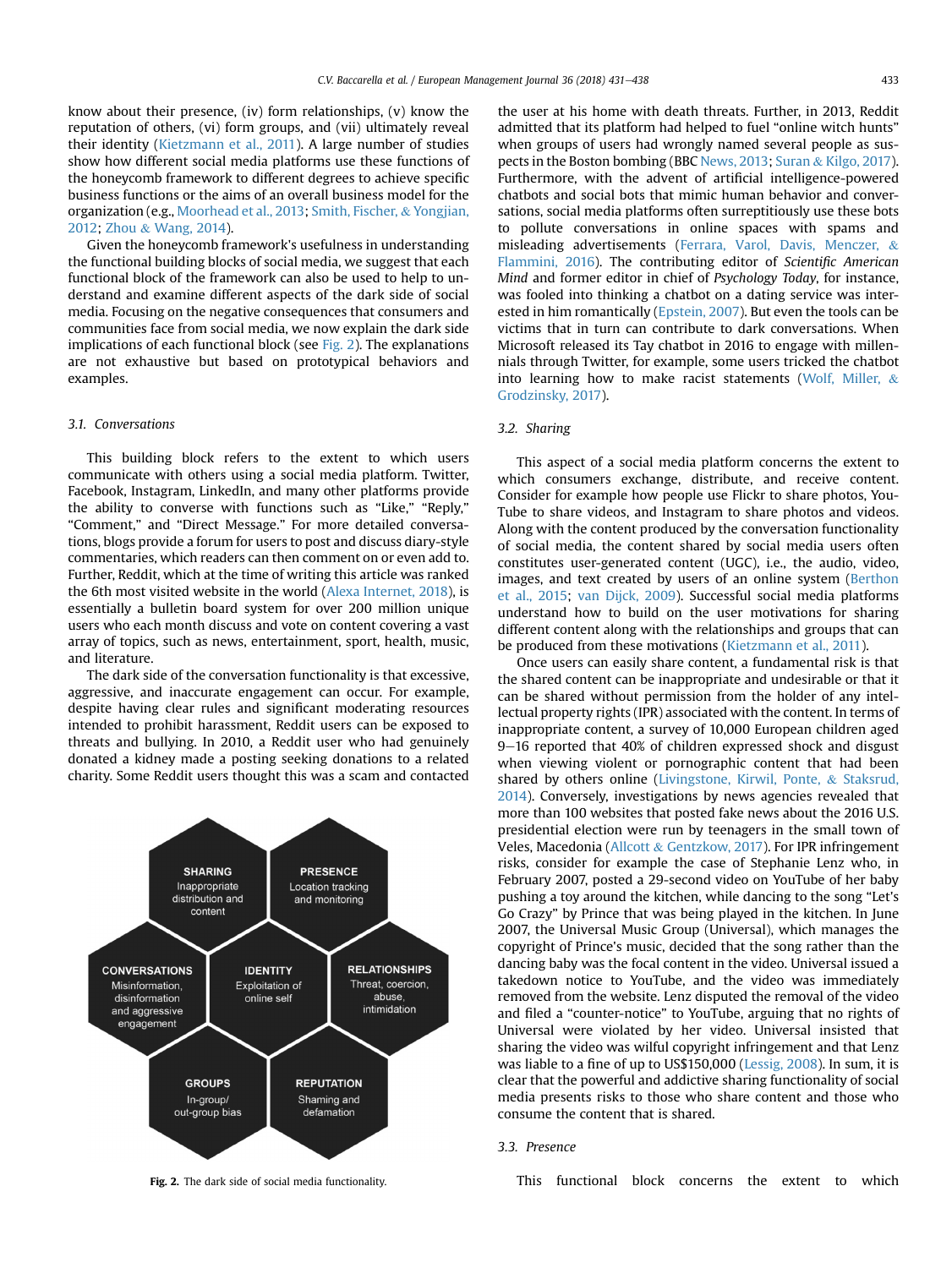organizations and individuals know whether, where and when, others are accessible. This includes knowing the presence of others in an online world and/or in the real world. For example, Facebook, Trapster, Google Maps, and other social media use internet protocol (IP) address information, location information from mobile devices, and "check-in" declarations to monitor where individuals are and possibly allow others to know this information too. This status about one's presence allows others to communicate synchronously ([Elaluf-Calderwood, Kietzmann,](#page-6-0) & [Saccol, 2005](#page-6-0)) and to have higher levels of intimacy and immediacy [\(Kaplan](#page-7-0) & [Haenlein, 2010\)](#page-7-0), which results in more influential interactions.

The dark side of this functionality is that the location and availability of users are known and can be tracked without their awareness or consent. For example, in 2011, Facebook launched the Messenger application for mobile devices. From 2011 to 2015, the default settings for this application were to collect and display geolocation information with message content in the conversations. In 2012, a number of organizations reported privacy concerns about the implication of this geolocation sharing feature of the application ([Cipriani, 2012](#page-6-0)), but to no avail. The policy was not changed. Then, in 2015, an extension for the Chrome browser named Marauders Map (after the magical map in the Harry Potter books that reveals by magic the location of each person) was developed and made available by a Harvard University computer science and mathematics student ([Nosouhi, Qu, Yu, Xiang,](#page-7-0) & [Manuel, 2017\)](#page-7-0). This extension used Messenger data to map, and thus stalk, the identity, locations, and movements of all individuals in a conversation. In the dark side context, the presence building block is very directly tied to issues pertaining to protecting or invading the privacy and possibly the safety of people who engage on social media.

### 3.4. Relationships

This building block is concerned with the extent to which users can relate to other users through social media platforms. In other words, users have some form of an association that determines why they engage with each other and the what-and-how of the content they exchange. For example, LinkedIn's 500 million users are largely structured around professional relationships based on who users work for, work with, and where they work. In contrast, Facebook is based on friendships of all kinds, including those based on residential address, educational institutions attended, and associations with "friends of friends."

When social media help to establish and reveal relationships, they enable different types of social engagement and related deleterious consequences. This includes cyberbullying, stalking, and online harassment ([Kwan](#page-7-0)  $&$  [Skoric, 2013](#page-7-0)), where estimates are that 10-40% of the youth are victims of cyberbullying [\(Kowalski,](#page-7-0) [Giumetti, Schroeder,](#page-7-0) & [Lattanner, 2014\)](#page-7-0), and 40% of those who cyberbully report they do so for fun [\(Raskauskas](#page-7-0) & [Stoltz, 2007\)](#page-7-0), possibly connected with occurrences of jealousy. This is because heavy users of social media are more likely to believe that others have better and happier lives ([Chou](#page-6-0) & [Edge, 2012](#page-6-0)), and those who live vicariously through others online have significant maintenance demands and access social media platforms excessively for the fear of missing out [\(Fox](#page-6-0) & [Moreland, 2015\)](#page-6-0).

#### 3.5. Reputation

Reputation is the degree to which users can identify and influence the standing of others, including themselves, in a social media setting. It is a construct that can be viewed in terms of how individuals display competence (functional reputation), demonstrate social norms (social reputation), or appear to be attractive,

fascinating, or inspiring (expressive reputation) [\(Eisenegger, 2009\)](#page-6-0). The reputation of a social media user can be indicated by, for example, the number of followers someone has on Twitter, the sentiments of the comments expressed about a social media user, the view and like counts for a user's YouTube video, or the status some platforms award to users (e.g., the influencer status on LinkedIn).

A major reputation risk stems from sharing inappropriate content, which can destroy the sharer's reputation and/or the reputations of others. Regardless of whether a posting is based on true or false content, the more outrageous the posting, the quicker it tends to spread and harm reputations. Every year, numerous business and political leaders, and others, are forced to resign after posting offensive, disingenuous, or ridiculous content on social media. To protect employers' own reputation, during hiring, they often review applicants' profiles on social media to see whether they have posted inappropriate content ([Roulin, 2014](#page-7-0)); and 44% of adults in 2010 searched for information about someone who they sought to engage in a professional capacity [\(Madden](#page-7-0) & [Smith, 2010\)](#page-7-0). Certainly, there are numerous reasons not only for celebrities but also for everyday citizens to pay attention to their online standing and to be on high alert. Blogs such as Gawker and Wonkette have helped to destroy the reputations of many public figures, whereas Hollaback!, Don't Date Him Girl, and "revenge porn" sites provide platforms for users to shame, hurt, or reprimand others ([Woodruff,](#page-7-0) [2014\)](#page-7-0). Despite the long-term consequences of their actions, in an online setting, users revealed that they did not properly think about their reason for posting, misjudged who could be the audience, were highly emotional when posting, or were under the influence of drugs or alcohol ([Wang et al., 2011\)](#page-7-0).

## 3.6. Groups

This building block ascribes the function that social media users can create or join circles of friends or communities centered around a shared practice or interest. On Facebook, people participate in these open or closed groups (or those hidden to non-members) for socializing, entertainment, self-status seeking, and information purposes [\(Park, Kee,](#page-7-0) & [Valenzuela, 2009\)](#page-7-0). Associated benefits for the users are the possibility to organize their growing social network and to allow permissions what content can be accessed by specific (sub-)groups, e.g., what photos will be displayed on a contact's timeline on Facebook. Next to the managing function of this aspect, being part of a specific group on social media may also act as a signal to make other users aware with what kind of interests or values one can identify with.

The negative side of the groups building block, for instance, often shows its face through what social psychologists refer to as "ingroup-outgroup bias" ([Tajfel](#page-7-0) & [Turner, 2004\)](#page-7-0). People define themselves in terms of social groupings (ingroup identity). They find themselves in an echo-chamber in which their own beliefs are amplified and reinforced, and those who do not fit into those groups (outgroups) are belittled. The "ingroup love and outgroup hate" [\(Brewer, 1999](#page-6-0)) can be seen when people not only exclude others from conversations or group membership but also lose empathy for them (i.e., the intergroup empathy gap). The many polarized discussions of racial and gender (in)equality serve as appropriate examples, as do the recent populist elections, and more generally, the separation of leaders and influencers vs. the general public online ([Hogg](#page-7-0) & [Reid, 2006](#page-7-0)).

## 3.7. Identity

Presenting one's identity is a central aspect of social media. Next to providing objective personal information, such as gender or age,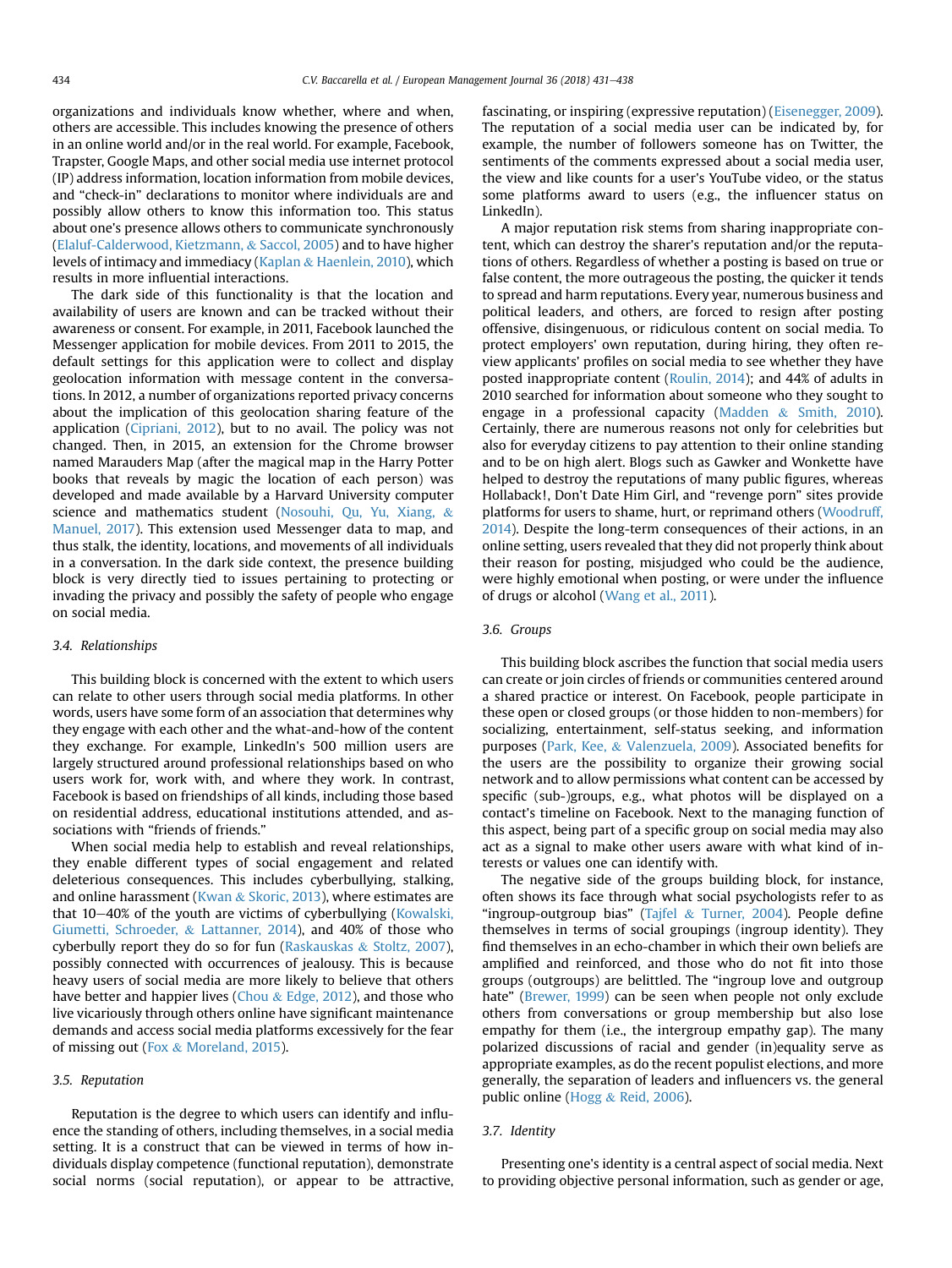users can also provide more subjective details that express their identity by, for example, joining groups with a specific topic or by liking, disliking, or commenting on content. Setting up a profile and therefore becoming identifiable is a prerequisite for most social media applications. Although each user can generally decide for him-/herself what kind of personal information they want to share, social media sites have a great interest that users share as much information as possible.

Displaying one's identity online, however, has many downsides. The other building blocks (e.g., the conversations and relationships online, the sharing of images, the location-specific data, the ingroup-behavior, and the online reputation) have a direct impact of who we are, to our personality and character. The visibility, transparency, permanence, and granularity with which social media content online connects to people's lives offline emphasizes that social media users are not in control of their own identity any longer, thus leading to all sorts of privacy and safety risks. A recent UK study found that the lack of privacy and protection on social media is one major concern of children and young people ([The](#page-7-0) [Children's Society, 2018](#page-7-0)). Some have even gone so far as to say that stalking others on social media has already become a normality. For example, returning to the Facebook or Instagram profile of former partners and spouses to see what they are up to is nowadays considered as relatively harmless [\(Lyndon, Bonds-](#page-7-0)[Raacke,](#page-7-0) & [Cratty, 2011](#page-7-0)). Using our identity against us is also an issue in the business context. Despite potential privacy issues, searching online for private profiles appears reasonable in order to gain a comprehensive picture of a job applicant ([Fuchs, 2014](#page-6-0)). Such snooping behavior is strongly supported by many social media platforms. For instance, in Europe, a report commissioned by the Belgian Privacy Commission stated that the largest social media platform, Facebook, does not provide appropriate control mechanisms concerning user data. It highlights that Facebook's default privacy settings are so difficult to find and change that the automatic and common outcome is behavioral profiling by the platform ([van Alsenoy et al., 2015\)](#page-6-0).

Utilized individually and together, these seven building blocks can help researchers and managers make sense of the multidimensionality of various dark side phenomena we observe today. In Fig. 3, we illustrate how two common harmful social media activities (trolling and fake news) occur through different degrees of dark social media functionality. The darker the color of the block, the greater is the role of this functionality in the example deleterious social media activity.

Trolling, in fishing, is a method where one moves the fishing lines slowly back and forth, dragging the bait through the water and hoping for a bite. Trolling on social media is much the same  $-$  socalled trolls bait others by posting inflammatory lines (messages in the conversations block) or sharing inappropriate content (in the sharing block) and then wait for a bite on the line. The intent is to provoke members of an online community (groups block) and to disrupt normal, on-topic discussions, relationships, or reputations. The motivation for trolling is not to stimulate thought-provoking discussions but to sow discord on the Internet and get a rise out of people simply for the amusement of the troll. Trolling usually happens in online forums, YouTube comments, or on Reddit, but it can also happen in organizational contexts. Employees who send malicious messages and leave touchy comments for their coworkers bring distraction to team work, decrease motivation, and impact effectiveness. Sometimes, trolls find entertainment in wasting organizational resources by taking up the time of customer support representatives, for instance in pointless Twitter exchanges or in lengthy, off-topic LiveChat conversations.

Fake news are "pseudo news" that are presented as being factually accurate, without truly being based on actual facts. Such news are either fabricated by disseminating information on social media that is deliberately false (i.e., disinformation) or the result of accidental, honest mistakes (i.e., misinformation) (see [Hannah,](#page-6-0) [McCarthy,](#page-6-0) & [Kietzmann, 2015\)](#page-6-0). In both cases, the degree of truthfulness in the news on social media is difficult to determine, because the authenticity of the news source is almost impossible to verify (as opposed to the certainty of traditional media outlets, like the Washington Post). However, the popular appeal and often sensational nature of fake news attracts millions of readers. According to Buzzfeed's Craig Silverman, during the 2016 U.S. presidential election, the top 20 fake news stories received more engagement on Facebook than the top 20 news stories on the election from 19 major media outlets ([Chang, Lefferman,](#page-6-0) & [Pedersen, 2016\)](#page-6-0). Whether they truly influenced the outcome of the election is a different matter, but the intention of the fake news was clearly to create a greater separation between groups (e.g., voters) by seeding disinformation into online conversations,



Fig. 3. Contrasting the dark functionalities of trolling and fake news.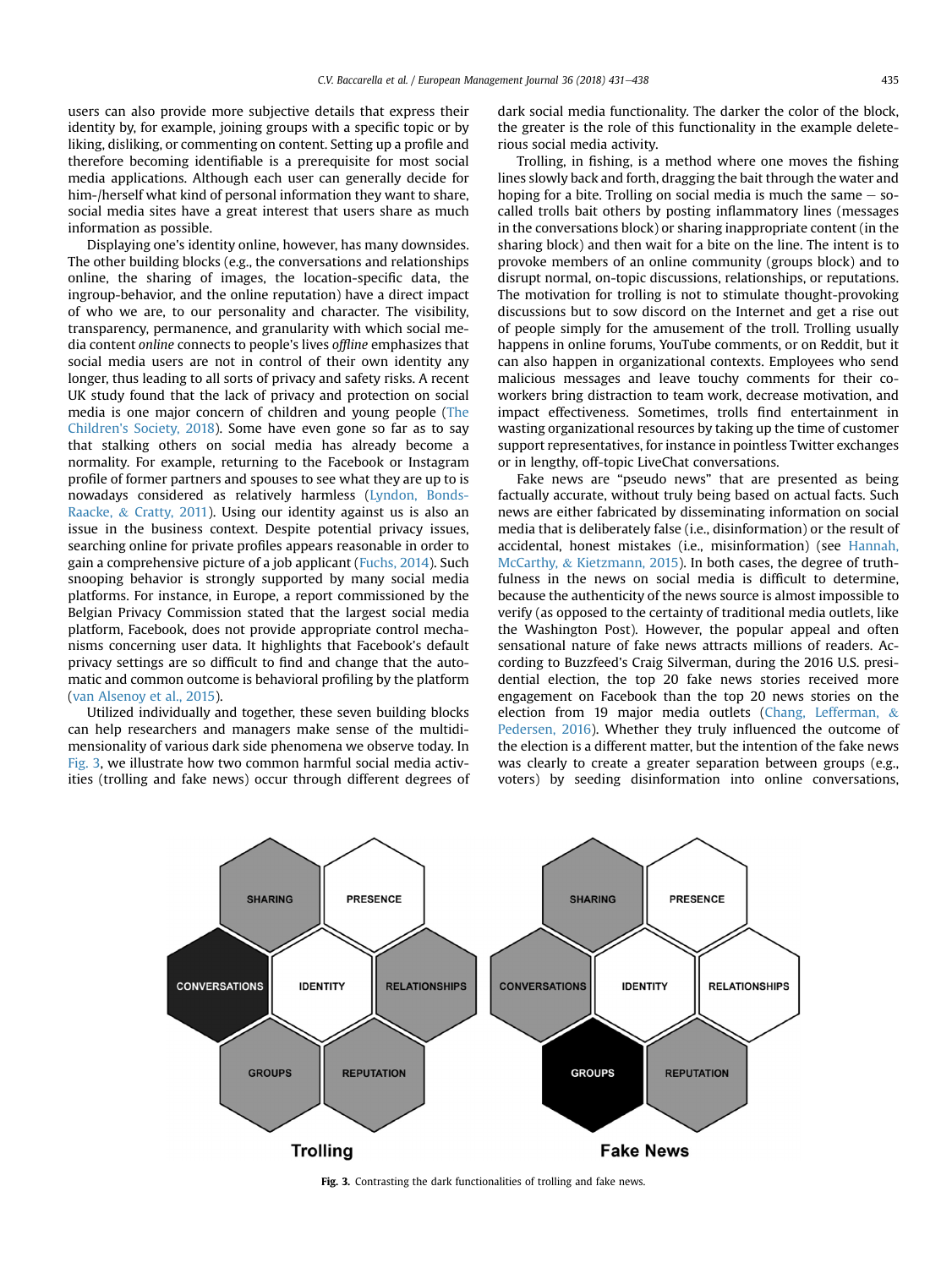sharing inappropriate content, and shaming and defamation of the opposite party. But fake news are not just about celebrities and politicians. Brands can be negatively affected, too. Pepsi's CEO, for instance, was said to have told Trump fans to "take their business elsewhere," a false statement that led to an online firestorm (a "sudden discharge of large quantities of messages containing negative word-of-mouth and complaint behavior against a person, company, or group in social media networks," [Pfeffer et al., 2014](#page-7-0), p. 118) and a threatened boycott of Pepsi's products. Snopes, an online fact-checking website, lists many similar fake news stories. The sportswear company New Balance, for instance, was falsely praised as the "official brand of the Trump Revolution," thus leading customers who opposed the candidate's agenda to burn their New Balance shoes ([Gupta, 2016\)](#page-6-0). But fake news do not only impact big brands. Fake news about any publicly traded company, small or big, can truly influence its share value, allowing those who seed the fake news to potentially realize a healthy financial gain at the expense of the firm. Or fake news can harm the reputation of a firm and place its closest competitor in a favorable position, dissuade potential employees, and harm relationships with other stakeholders.

These two examples show the descriptive, explanatory, and comparative value of using the honeycomb framework to understand the dark side and the social media landscape more generally. The framework thus provides a basis to guide the development of appropriate strategies to use and consume social media, which we now discuss in our call-to-action for researchers.

# 4. Don't be afraid of the dark: a call-to-action for social media researchers

To shed light on and lighten the dark side of social media, a report by the [European Commission \(2018\)](#page-6-0) recommended to refrain from simplistic approaches but rather to respond with a "multidimensional approach" to the many social media phenomena that have reared their ugly heads. The report illustrates the inherent complexity of these issues and emphasizes the urgency to find appropriate answers to counteract further unfavorable developments. In this reflections article, our goal was to promote a similar multidimensional approach in order to understand how social media can lead to undesirable outcomes for individuals, communities, or organizations. With this goal, our "dark side honeycomb framework" suggests that combinations of identity, presence, relationships, conversations, groups, reputations, and sharing are key constructs of the dark side phenomena we observe today.

The development of the dark side honeycomb and its seven functional building blocks is one initial option toward this goal. We hope that it serves as a useful foundation for further research and motivates more researchers to take "a walk on the dark side" so as to understand the risks and how social media can help individuals, communities, and organizations engage effectively and safely online. With this goal, we pose the following three calls-to-action, each of which offers multiple avenues for future management research.

## 4.1. Build dark side-orientated social media theories, models, and classification frameworks!

The intention of this article was to illustrate the seven building blocks of the dark side of social media, in great part to motivate further research that tries to untangle the underlying mechanisms in new ways. Existing theories cannot necessarily be transferred to the social media sphere ([Naylor, Lamberton,](#page-7-0) & [West, 2012\)](#page-7-0). New theories, or combinations of existing theories, might better suit the inherent characteristics of social media, akin for example, to [Scheiner, Kr](#page-7-0)ämer, and Baccarella (2016) who base their theoretical framework to explain unethical behavior on social media by entrepreneurs on the concept of moral disengagement and regulatory focus theory. We believe that our dark side honeycomb framework can help to motivate and guide the combination of lenses from different disciplines in order to develop novel theories, models, and classification frameworks that shed light on the dark side of social media.

## 4.2. Use adequate methodologies for online and dark contexts!

There is a significant opportunity for future research studies using contemporary methodologies that suit the characteristics of social media. For instance, a recent and effective development for understanding online behavior might be netnography (a portmanteau of Internet and ethnography), which allows researchers to study social interaction in modern digital communication contexts. However, a lot has happened since its introduction by Kozinets in 1998: smart phones with high-definition cameras, ubiquitous data networks, and social media networks that did not exist at all. The activities in the sharing building block of the dark side honeycomb, for instance, certainly were not the same before the widespread adoption of these tools, and neither were likely any of the other building blocks. These technological developments and their pervasiveness in our society certainly warrant the advancement of digital data collection and analysis methodologies. Especially in light of recent advancements (e.g., artificial intelligence-powered social media content analysis tools included in IBM Watson), we hope that fellow researchers will develop and test new ways in which we can study the dark side of social media.

### 4.3. Collect data and build cases!

Many of the dark side examples reported in this article were drawn from accounts in the popular press. The reasons for this are  $clear$  – there is a dearth of data and case studies based on rigorous data collection and appropriate analysis methodologies. Research on the dark side of social media is sparsely populated with studies that are narrowly focused or that include actual empirical data. Most are conceptual and at a rather high level, and we hope that the dark side honeycomb allows researchers to focus their work more narrowly. We call for empirical work specifically on dark side antecedents and motivations (e.g., why individuals, communities, and organizations deliberately engage in dark side behaviors and practices), on accidently or unintentional dark side outcomes, behaviors, and practices (e.g., social media faux pas), and on dark side management strategies (e.g., how individuals, communities, and organizations aim to minimize, prevent, or respond to the dark side of social media). We would further like to see more granularity in all these research streams to differentiate, when appropriate, by region, industry, and sector (e.g., Europe vs. North America, not-forprofit vs. for profit, and private vs. public) and social media phenomena (e.g., hashtag hijacks, culture jamming, reputation blackmail, online firestorms, online bullying and workplace tensions, tweet-up disasters, and activities on the darknet/dark web/deep web).

Our three calls-to-action (i.e., for more work on theory and conceptual frameworks, on advancing methodology, and on focused empirical studies) are suggestions, which we hope provide inspiration to attract researchers to the dark side.

## 5. Final thoughts

"Social Media is everywhere" is how [Kietzmann et al. \(2011\)](#page-7-0) article first introduced the honeycomb framework. Seven years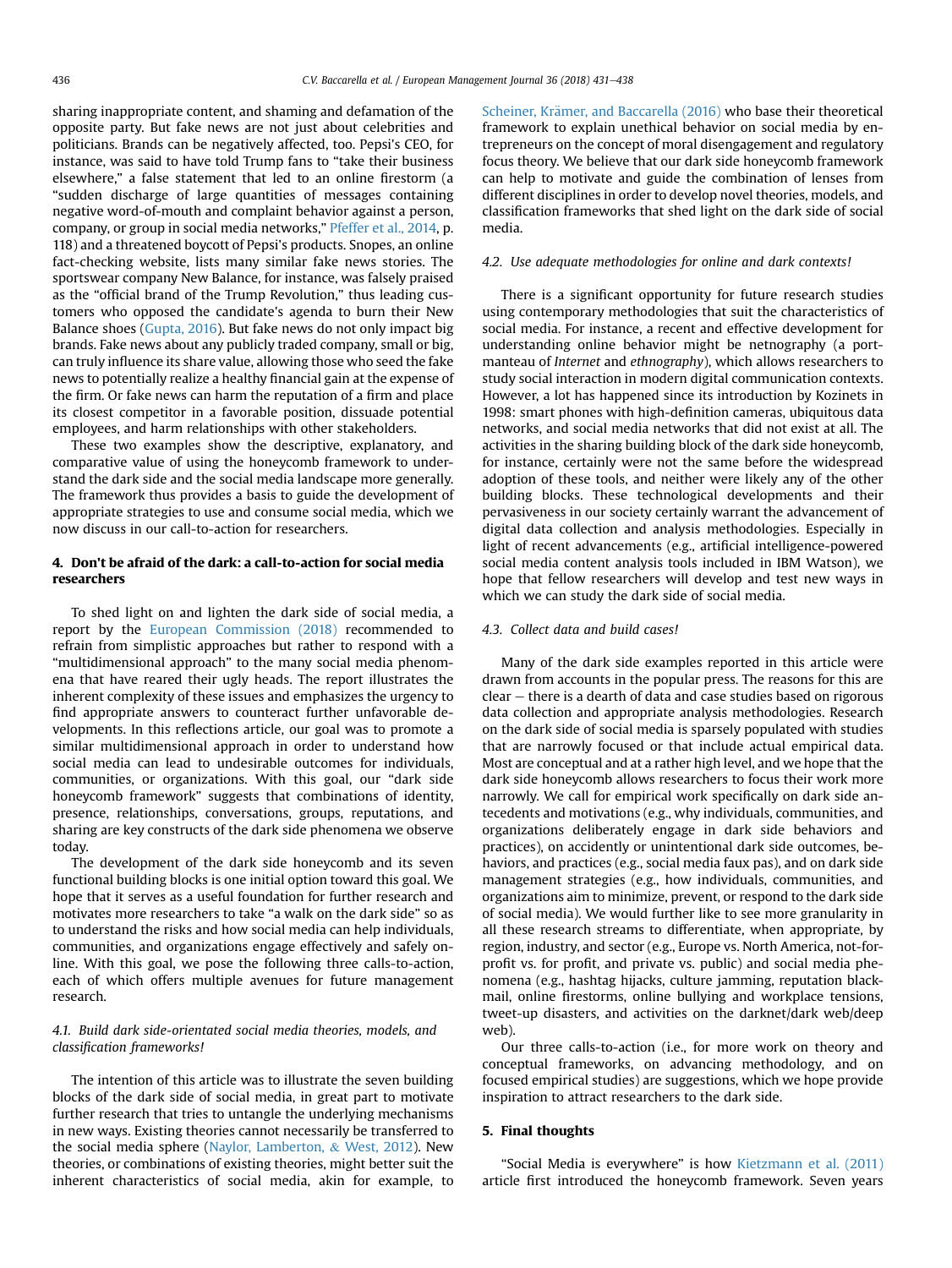<span id="page-6-0"></span>later, social media have truly become ubiquitous. But unlike in 2011, the news surrounding social media are no longer just cheerful and bright. Instead, the popular press usually informs us about new instances of how social media have fueled intellectual property leaks, fake news, privacy invasions, election meddling, etc. The tone has changed, and we are becoming keenly aware of how deeply the dark side of social media impacts our private and business lives.

As private individuals, although we know better, we continue to use social media with little regard to its darker side. We continue to upload pictures and videos of our children without their consent and start a digital presence they will never be able to reclaim. We install new apps on our phone without reading the end-userlicense agreement, and we give away our (and our friends') Facebook data in exchange for free Wi-Fi. We take and post pictures of our food for distant friends instead of enjoying the moment with our loved ones at the table. It has become normal for people to "slutshame" and post "revenge porn" of their former partners  $$ two terms that did not even exist a decade ago but are common among adolescents today. Children are losing their sense of empathy, because when they insult someone online, they no longer see the impact of their actions and the sadness of their victims' faces. And like them, hiding behind online anonymity, adults are quick to judge others publicly, without really knowing all the necessary details. On social media, people are guilty until proven innocent, and then, it is usually too late for their reputation to recover. While social media offer us previously unforeseeable levels of connectedness and with it offer tremendous advantages (e.g., the collective power behind the "#metoo" movement against sexual harassment), we simultaneously see levels of online harassment, bullying, vigilantism, etc. increase sharply.

For organizations, the cost of "social media gone bad" is difficult to quantify, but the consequences can nevertheless be dire. When in 2009, musician Dave Carroll unsuccessfully attempted to recover the cost for the Taylor guitar United Airlines' baggage handlers destroyed, he composed a song about United that went viral and led to an undesirable impact for United Airlines. Millions watched the video shared on YouTube, which some attributed to the fall in stock value shortly after. Social media are nonforgiving, brands are held to increasingly high standards and are immediately punished for their missteps. What is most surprising, possibly, is that brands frequently do not appear to learn from social media fails. Every single year sees many companies, big and small, causing uproar online for their actions or reactions to social media posts. In 2017, eight years after the United Airlines guitar handling debacle, it made headlines again when video footage was posted on social media showing passenger Dr. David Dao being forcibly dragged, screaming and bleeding, from United Express Flight 3411, so that a United Airlines staff person could take his legitimately booked seat instead. Unsurprisingly, outrage ensued online.

Aside from these public relations social media disasters, within the boundaries of the firm, there are plenty of dark side examples, too. Employers monitor their employees' activities on social media, disgruntled employees cause damage to employers' public reputation when they rant about their experiences, co-workers bully each other, and misinformation and aggressive social engagement cause work-tension. "Enterprise social media" platforms (e.g., Microsoft's Yammer, Salesforce's Chatter, or the collaboration tool Slack) are developed and deployed specifically to connect colleagues. However, despite the many knowledge management advantages these tools offer, they are not immune to these interpersonal ills either.

While media keep improving, our social behavior online seems to stagnate, at best. It sometimes even seems that social media are destroying many of the human traits that made us a social species in the first place. Firms wanting to avoid some of the social media risks will find a useful tool in the honeycomb framework. By analyzing the seven building blocks  $-$  conversations, sharing, presence, relationships, reputation, groups, and identity  $-$  they can monitor and understand the dark side that social media can present for their brands, customers, and workforce. However, much more work is necessary to improve the way we use social media. We hope that this article motivates our readers (as researchers, managers, employees, and social media consumers) to spend more time on understanding the dark side and weighing the long-term costs of using social media. A lot is at stake, and it's serious!

#### References

- Alexa Internet. (2018). The top 500 sites on the web. Retrieved from [https://www.](https://www.alexa.com/topsites) [alexa.com/topsites](https://www.alexa.com/topsites) Accessed 22 May 2018.
- [Allcott, H., & Gentzkow, M. \(2017\). Social media and fake news in the 2016 election.](http://refhub.elsevier.com/S0263-2373(18)30078-1/sref2) [The Journal of Economic Perspectives, 31](http://refhub.elsevier.com/S0263-2373(18)30078-1/sref2)(2), 211-[236](http://refhub.elsevier.com/S0263-2373(18)30078-1/sref2).
- [van Alsenoy, B., Verdoodt, V., Heyman, R., Wauters, E., Ausloos, J., & Acar, G. \(2015\).](http://refhub.elsevier.com/S0263-2373(18)30078-1/sref3) [From social media service to advertising network: A critical analysis of Facebook's](http://refhub.elsevier.com/S0263-2373(18)30078-1/sref3) [revised policies and terms](http://refhub.elsevier.com/S0263-2373(18)30078-1/sref3).
- [Beaver, G., & Jennings, P. \(2005\). Competitive advantage and entrepreneurial power:](http://refhub.elsevier.com/S0263-2373(18)30078-1/sref4) The dark side of entrepreneurship. [Journal of Small Business and Enterprise](http://refhub.elsevier.com/S0263-2373(18)30078-1/sref4) Development,  $12(1)$ ,  $9-23$ .
- [Bennett, S., Maton, K., & Kervin, L. \(2008\). The](http://refhub.elsevier.com/S0263-2373(18)30078-1/sref5) 'digital natives' debate: A critical review of the evidence. [British Journal of Educational Technology, 39](http://refhub.elsevier.com/S0263-2373(18)30078-1/sref5)(5), [775](http://refhub.elsevier.com/S0263-2373(18)30078-1/sref5)-[786.](http://refhub.elsevier.com/S0263-2373(18)30078-1/sref5)
- [Berthon, P., Pitt, L., Kietzmann, J., & McCarthy, I. P. \(2015\). CGIP: Managing](http://refhub.elsevier.com/S0263-2373(18)30078-1/sref6) [consumer-generated intellectual property.](http://refhub.elsevier.com/S0263-2373(18)30078-1/sref6) California Management Review, 57(4),  $43 - 62$  $43 - 62$
- [Blackwell, D., Leaman, C., Tramposch, R., Osborne, C., & Liss, M. \(2017\). Extraversion,](http://refhub.elsevier.com/S0263-2373(18)30078-1/sref7) [neuroticism, attachment style and fear of missing out as predictors of social](http://refhub.elsevier.com/S0263-2373(18)30078-1/sref7) media use and addiction. [Personality and Individual Differences, 116](http://refhub.elsevier.com/S0263-2373(18)30078-1/sref7), 69-[72](http://refhub.elsevier.com/S0263-2373(18)30078-1/sref7).
- [Brewer, M. B. \(1999\). The psychology of prejudice: Ingroup love and outgroup hate?](http://refhub.elsevier.com/S0263-2373(18)30078-1/sref8) Journal of Social Issues,  $55(3)$ ,  $429-444$ .
- [Buckels, E. E., Trapnell, P. D., & Paulhus, D. L. \(2014\). Trolls just want to have fun.](http://refhub.elsevier.com/S0263-2373(18)30078-1/sref9) [Personality and Individual Differences, 67](http://refhub.elsevier.com/S0263-2373(18)30078-1/sref9),  $97-102$ .
- Chang, J., Lefferman, J., & Pedersen, C. (2016). When fake news stories make real news headlines. abc News. Retrieved from [https://abcnews.go.com/Technology/fake](https://abcnews.go.com/Technology/fake-news-stories-make-real-news-headlines/story?id=43845383)[news-stories-make-real-news-headlines/story?id](https://abcnews.go.com/Technology/fake-news-stories-make-real-news-headlines/story?id=43845383)=[43845383](https://abcnews.go.com/Technology/fake-news-stories-make-real-news-headlines/story?id=43845383) Accessed 15 June 2018.
- Chou, H. T. G., & Edge, N. (2012). "[They are happier and having better lives than I](http://refhub.elsevier.com/S0263-2373(18)30078-1/sref11) am"[: The impact of using Facebook on perceptions of others' lives.](http://refhub.elsevier.com/S0263-2373(18)30078-1/sref11) Cyberpsychology, Behavior, and Social Networking,  $15(2)$ ,  $117-121$ .
- Cipriani, J. (2012). How to prevent Facebook Messenger from sharing your location. Retrieved from [https://www.cnet.com/how-to/how-to-prevent-facebook](https://www.cnet.com/how-to/how-to-prevent-facebook-messenger-from-sharing-your-location)[messenger-from-sharing-your-location](https://www.cnet.com/how-to/how-to-prevent-facebook-messenger-from-sharing-your-location) Accessed 29 May 2018.
- [van Dijck, J. \(2009\). Users like you? Theorizing agency in user-generated content.](http://refhub.elsevier.com/S0263-2373(18)30078-1/sref13) [Media, Culture](http://refhub.elsevier.com/S0263-2373(18)30078-1/sref13) & Society,  $31(1)$ ,  $41-58$  $41-58$ .
- [Eisenegger, M. \(2009\). Trust and reputation in the age of globalisation. In J. Klewes,](http://refhub.elsevier.com/S0263-2373(18)30078-1/sref14) & R. Wreschniok (Eds.), [Reputation Capital: Building and maintaining trust in the](http://refhub.elsevier.com/S0263-2373(18)30078-1/sref14) [21st century](http://refhub.elsevier.com/S0263-2373(18)30078-1/sref14) (pp. 11-[22\). Berlin Heidelberg: Springer.](http://refhub.elsevier.com/S0263-2373(18)30078-1/sref14)
- [Elaluf-Calderwood, S., Kietzmann, J., & Saccol, A. Z. \(2005\). Methodological](http://refhub.elsevier.com/S0263-2373(18)30078-1/sref15) [approach for mobile studies: Empirical research considerations. In](http://refhub.elsevier.com/S0263-2373(18)30078-1/sref15) 4th European [conference on research methodology for business and management studies](http://refhub.elsevier.com/S0263-2373(18)30078-1/sref15) (pp.  $133 - 140$  $133 - 140$

[Epstein, R. \(2007\). From Russia, with love.](http://refhub.elsevier.com/S0263-2373(18)30078-1/sref16) Scientific American Mind, 18(5),  $16-17$ .

- European Commission. (2018). Final report of the high level expert group on fake news and online disinformation. Retrieved from [https://ec.europa.eu/digital-single](https://ec.europa.eu/digital-single-market/en/news/final-report-high-level-expert-group-fake-news-and-online-disinformation)market/en/news/fi[nal-report-high-level-expert-group-fake-news-and-online](https://ec.europa.eu/digital-single-market/en/news/final-report-high-level-expert-group-fake-news-and-online-disinformation)[disinformation](https://ec.europa.eu/digital-single-market/en/news/final-report-high-level-expert-group-fake-news-and-online-disinformation) Accessed 05 March 2018.
- Eurostat. (2017a). Digital economy and society in the EU. Retrieved from [http://ec.](http://ec.europa.eu/eurostat/cache/infographs/ict/images/pdf/pdf-digital-eurostat-2017.pdf) [europa.eu/eurostat/cache/infographs/ict/images/pdf/pdf-digital-eurostat-2017.](http://ec.europa.eu/eurostat/cache/infographs/ict/images/pdf/pdf-digital-eurostat-2017.pdf) [pdf](http://ec.europa.eu/eurostat/cache/infographs/ict/images/pdf/pdf-digital-eurostat-2017.pdf) Accessed 06 March 2018.
- Eurostat. (2017b). Social media  $-$  statistics on the use by enterprises. Retrieved from http://ec.europa.eu/eurostat/statistics-explained/index.php/Social\_media\_ [statistics\\_on\\_the\\_use\\_by\\_enterprises#Further\\_Eurostat\\_information](http://ec.europa.eu/eurostat/statistics-explained/index.php/Social_media_-_statistics_on_the_use_by_enterprises#Further_Eurostat_information) Accessed 22 May 2018.
- [Ferrara, E., Varol, O., Davis, C., Menczer, F., & Flammini, A. \(2016\). The rise of social](http://refhub.elsevier.com/S0263-2373(18)30078-1/sref20) bots. Communications of the ACM,  $59(7)$ ,  $96-104$  $96-104$ .
- [Fox, J., & Moreland, J. J. \(2015\). The dark side of social networking sites: An](http://refhub.elsevier.com/S0263-2373(18)30078-1/sref21) [exploration of the relational and psychological stressors associated with Face-](http://refhub.elsevier.com/S0263-2373(18)30078-1/sref21)book use and affordances. [Computers in Human Behavior, 45](http://refhub.elsevier.com/S0263-2373(18)30078-1/sref21), 168-[176.](http://refhub.elsevier.com/S0263-2373(18)30078-1/sref21)
- [Fuchs, C. \(2014\). Social media and the public sphere.](http://refhub.elsevier.com/S0263-2373(18)30078-1/sref22) tripleC: Communication, Cap[italism](http://refhub.elsevier.com/S0263-2373(18)30078-1/sref22) & Critique,  $12(1)$ , 57-[101.](http://refhub.elsevier.com/S0263-2373(18)30078-1/sref22)
- Gupta, S. (2016). Trump supporters call to boycott Pepsi over comments the CEO never made. CNN Money. Retrieved from [http://money.cnn.com/2016/11/16/news/](http://money.cnn.com/2016/11/16/news/companies/pepsi-fake-news-boycott-trump) [companies/pepsi-fake-news-boycott-trump](http://money.cnn.com/2016/11/16/news/companies/pepsi-fake-news-boycott-trump) Accessed 17 June 2018.
- [Hannah, D. R., McCarthy, I. P., & Kietzmann, J. \(2015\). We](http://refhub.elsevier.com/S0263-2373(18)30078-1/sref24)'re leaking, and everything's fi[ne: How and why companies deliberately leak secrets.](http://refhub.elsevier.com/S0263-2373(18)30078-1/sref24) Business Hori[zons, 58](http://refhub.elsevier.com/S0263-2373(18)30078-1/sref24)(6), 659-[667.](http://refhub.elsevier.com/S0263-2373(18)30078-1/sref24)
- [Hardaker, C. \(2010\). Trolling in asynchronous computer-mediated communication:](http://refhub.elsevier.com/S0263-2373(18)30078-1/sref25)